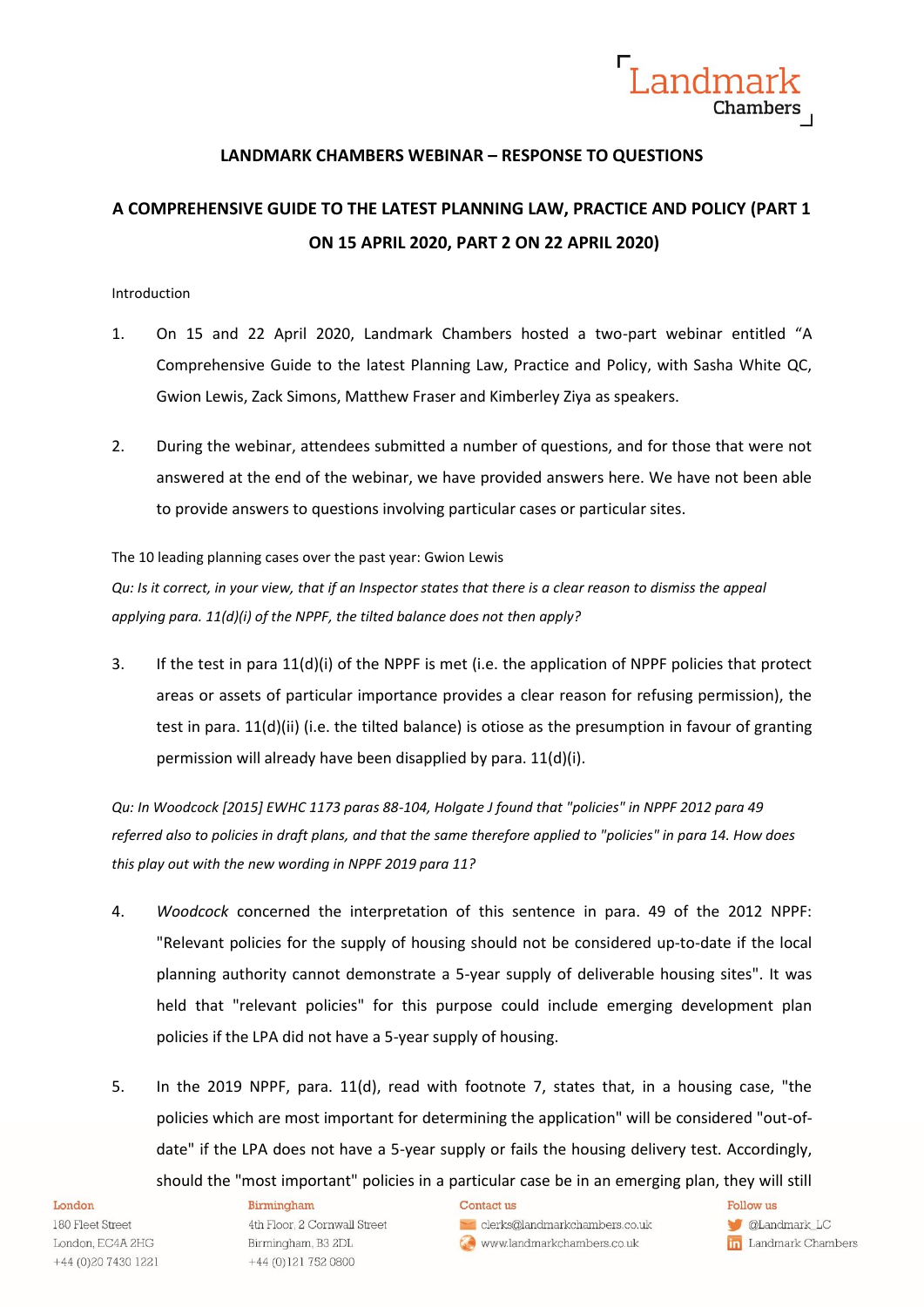# be deemed to be "out-of-date" policies (and thereby trigger the presumption in favour of granting permission) if the LPA does not have a 5-year supply or fails the housing delivery test.

Landmark

Chambers

*Qu: Given the final decision of the courts in the Canterbury City Council case, should it be read that the Council had assessed every possible development site within their administration and determined that none - other than those listed in the policy - were appropriate for housing? If not, how can it be concluded, without case-bycase assessment through the planning determination process, whether any other site may be suitable?*

6. This should not be read into the judgment. It was not that the Council had concluded that residential development would necessarily be inappropriate on all sites other than those identified in the relevant Local Plan policies. Rather, it was a case of those policies identifying, in addition to the allocated sites, the full range of locations where development might be expected to receive planning permission to meet the requirements of the plan (subject to relevant criteria being met). This did not rule out planning permission being granted for development on a site that was not supported by the development plan, should a material consideration (or considerations) justify that as a matter of planning judgment.

Qu*: Does the judgment in Lambeth also supersede the judgment in "I'm your Man" and obviate the absence of a condition?* 

7. The Supreme Court did not overrule *I'm Your Man* in *Lambeth; Lambeth* was concerned with the particular context of a s. 73 application whereas *I'm Your Man* was concerned with a standard application for a temporary planning permission. The prudent approach would be (i) to continue to apply the principle in *I'm Your Man* that only conditions can restrict a use approved by planning permission; but (ii) to be aware that if that is not done due to error or oversight, it *may* still be possible, post-*Lambeth*, to argue that the use is restricted applying the "reasonable reader" test to the interpretation of the planning permission as a whole, if (unusually) there are other statements within the permission that are consistent with a restriction being imposed.

*Qu: Following the Heathrow judgment, Is it not likely that Local Plans will be challenged or found unsound more often now if they do not explain how they have taken the Climate Change Act/Paris Agreement into account?* 

8. I think this is unlikely. The key point about the Heathrow case is that there was a failure to comply with a specific statutory duty to explain how government policy on climate change had

#### London

180 Fleet Street London, EC4A 2HG +44 (0) 20 7430 1221

## Birmingham

4th Floor, 2 Cornwall Street Birmingham, B3 2DL +44 (0)121 752 0800

#### Contact us

clerks@landmarkchambers.co.uk www.landmarkchambers.co.uk

Follow us

**CLandmark\_LC** in Landmark Chambers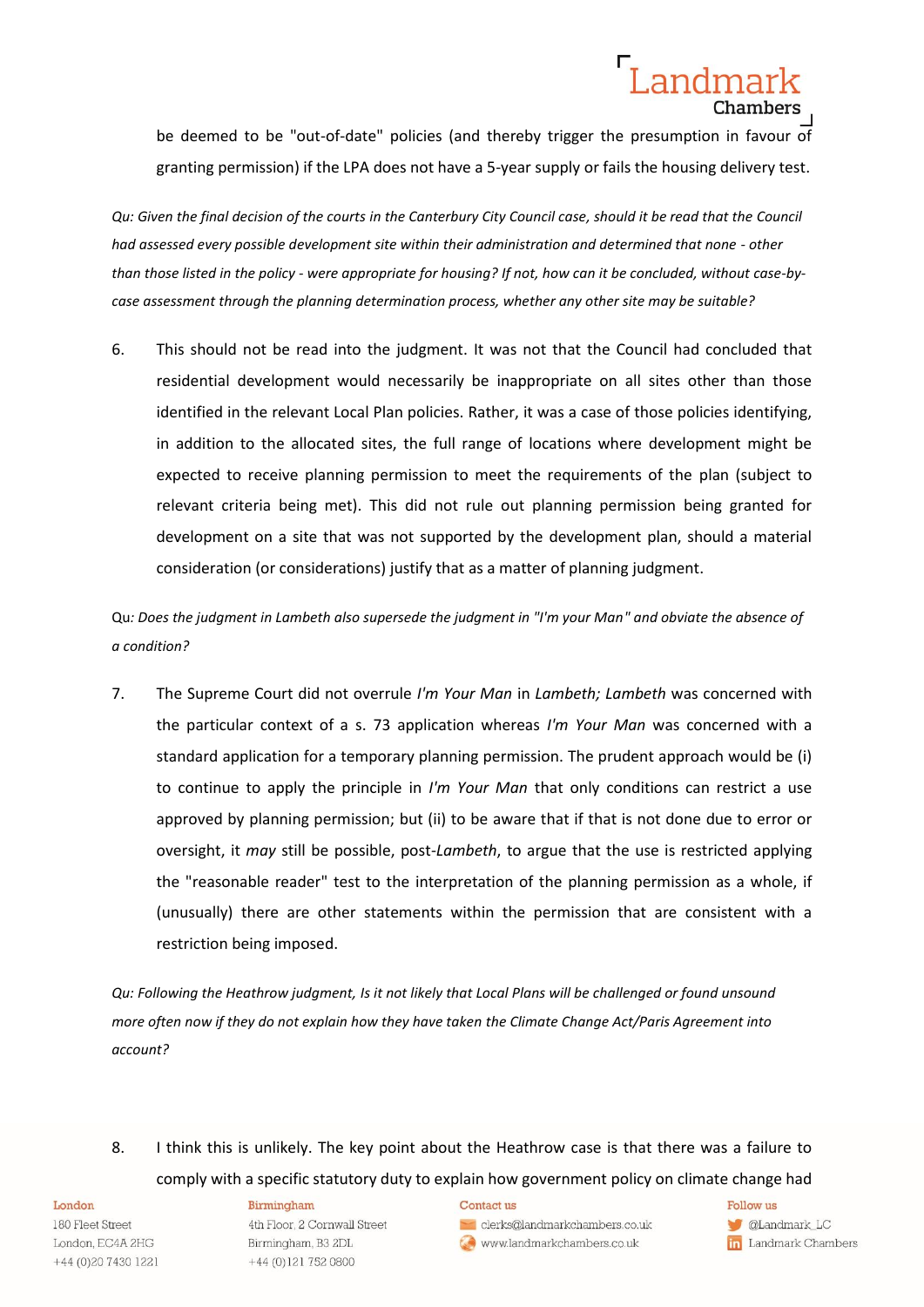# Landmark Chambers

been taken into account in preparing the policy statement. There is no corresponding, specific duty under the Planning and Compulsory Purchase Act 2004 to explain how government policy on climate change has been taken into account in preparing local plans. There is a highlevel duty to prepare a plan document with the objective of contributing to achieving sustainable development, but no duty that specifically relates to climate change policy.

The Government's emerging planning reforms set out in "Planning for the Future": Kimberley Ziya

*Qu: Are there any plans to extend Prior Approval consents where Covid-19 restrictions have prevented the completion of the development?*

9. Not as far as I am aware. However, the Government is live to the risk that planning consents (whether permissions or prior approvals) lapsing poses to the economic recovery and is looking at options to prevent this from happening.

*Qu: What are three key reforms needed to effect real change? Are there any indicators that a more radical approach will be forthcoming in the Planning White Paper?*

- 10. It is clear that the Planning for the Future document is not as radical as many in the planning industry would have liked. In particular, it did not pick up on the more significant reforms proposed in the Jack Airey and Chris Doughty paper published in January. In my view, reforms on that level will be necessary to effect a real, noticeable change to our planning system. The three that particularly caught my eye were:
	- (1) End detailed land use allocations in favour of a binary (development land/nondevelopment land) zonal system;
	- (2) Make the test for permission in development zones whether the application breaks certain rules in the development plan to reduce the scope for subjective judgments in decision-making; and
	- (3) Take the politics out of planning applications by making these purely administrative processes (while ensuring local authorities still retain control over setting the rules in local plans).
- 11. We will have to wait for the White Paper to discover whether the Government has taken any of these more drastic recommendations on board.

## London

180 Fleet Street London, EC4A 2HG +44 (0) 20 7430 1221

## Birmingham

4th Floor, 2 Cornwall Street Birmingham, B3 2DL +44 (0)121 752 0800

#### Contact us

clerks@landmarkchambers.co.uk www.landmarkchambers.co.uk

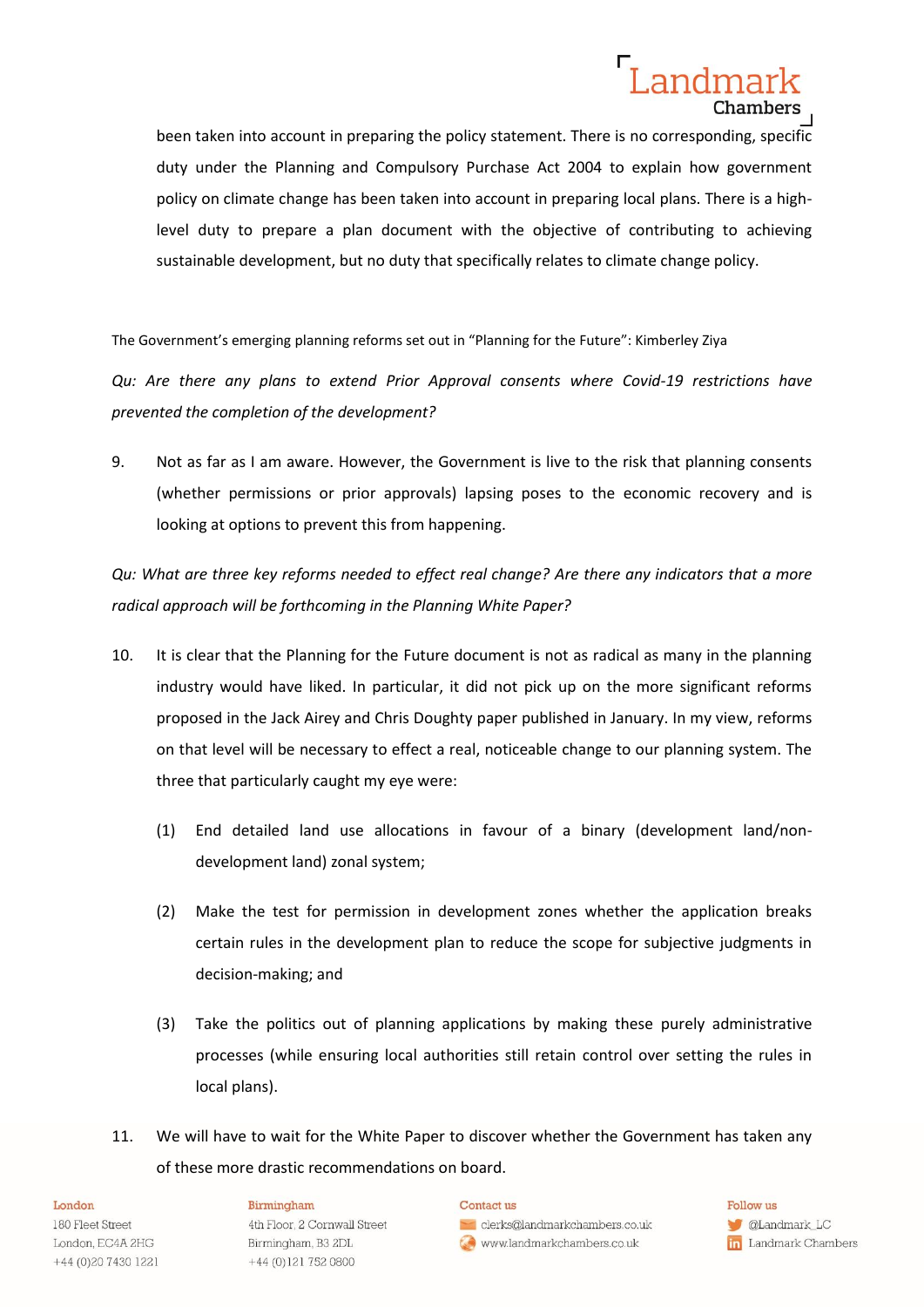# Landmark **Chambers**

12. There is in my view cause for optimism in relation to the White Paper being more radical in its approach. The Housing Minister has proven himself in recent weeks to be exceptionally prodevelopment and prepared to support robust planning decisions (for example, on applications for inappropriate development in the Green Belt). It is hoped that this confidence in the development sector, together with the need to boost the economy as we emerge from the public health crisis, will lead to a more significant reform agenda.

*Qu: Would you expect greater priority on employment provision in response to BBBB in order to balance the current emphasis on housing delivery?*

13. In my view the focus will still be centred on housing delivery with employment considered as part of a wider place or community building agenda. This marries with the approach of the BBBB report and the Planning for the Future paper.

# *Qu: Any insight into how the formula for deriving local housing need may be amended?*

14. Unfortunately, there is no detail given in Planning for the Future aside from "we will introduce a new approach which encourages greater building within and near to urban areas and makes sure the country is planning for the delivery of 300,000 new homes a year." There do not appear to have been any developments on this since. However, given that this proposal is still at the review stage there may be an opportunity for stakeholders to feed in their views.

# *Qu: Have MHCLG said when further advice will be coming on CIL payments?*

15. They have not. However, while Simon Gallagher recognised the importance of this issue, he also noted that the CIL Regulations are affirmative meaning that any amendment to them required positive approval by both Houses of Parliament. This makes a quick fix more difficult.

Key themes and trends in residential planning appeals over the past year: Sasha White QC *Qu: Are there any Appeal decisions dealing with loss of local Green Space?*

16. I have no doubt there would be but I am not aware of any in the past year.

# *Qu: Should the guidance on planning appeals be changed to clarify the Wheatcroft position?*

17. Yes. It would be of benefit for all to have more clarity about the criteria that will be applied and for the decision of the Inspector to come forward much sooner that at the opening of the inquiry or hearing.

## London

180 Fleet Street London, EC4A 2HG +44 (0) 20 7430 1221

## Birmingham

4th Floor, 2 Cornwall Street Birmingham, B3 2DL +44 (0)121 752 0800

#### Contact us

clerks@landmarkchambers.co.uk www.landmarkchambers.co.uk

Follow us **C**Landmark\_LC in Landmark Chambers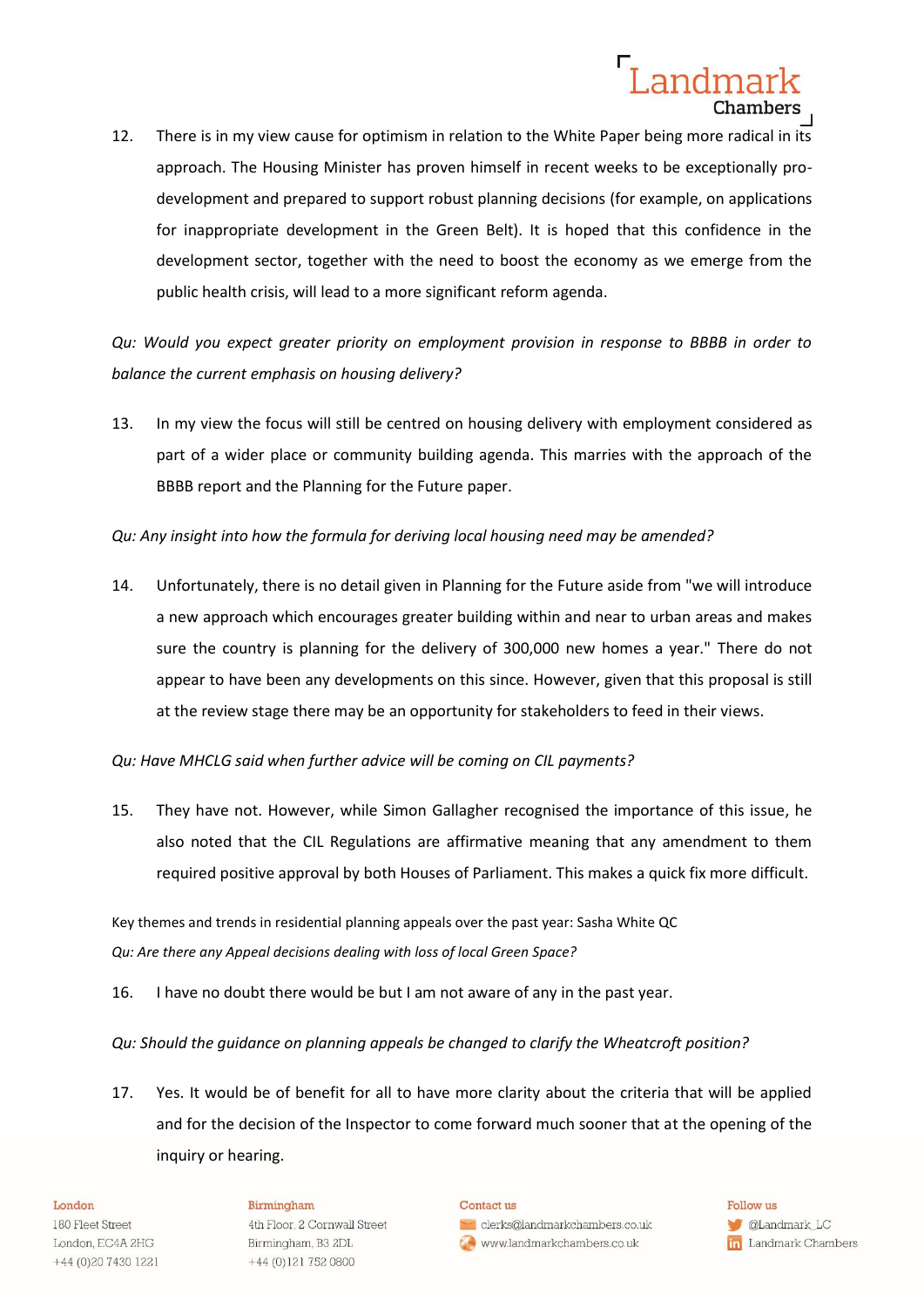

The 10 leading decisions of the Secretary of State over the past year: Matthew Fraser

18. All questions relating to this talk were answered live at the end of the webinar.

LPA powers and decision making during the COVID-19 lockdown: Zack Simons

- *Qu: Do you foresee challenges to LPA decisions made in virtual committees where the technology partially fails and prevents full participation by Members and or the public ?*
- 19. Dropped connections during the meeting presents a legal risk: see Jenny Wigley's discussion of this topic [here.](https://youtu.be/Mc_gdFdY60k?t=2940)
- 20. On how that risk can be managed, see §4.6-§4.10 of the LLG's remote meetings protocol [here.](https://s3.amazonaws.com/lawingov_production/system/redactor_assets/documents/2402/Standing_Orders_ADSO_LLG_.VFdocx.pdf)

*Qu: In regard to the erection of planning site noticesat a time when the country is in lockdown and the government has specified that large sections of the population should stay at home at all times self-isolating, could LPA's be discriminating against those who have been told to not leave their homes, by only consulting on planning applications by way of site notices (given that a swath of the population would not be able to see the notices and so participate in the consultation) and so failing their 'Public Sector Equality Duty under Section 1 & 149 of the Equality Act 2010, Article 6 of the Aarhus Convention and breaching natural justice?*

- 21. Remember site notices under the DMPO are not the *only* way of publicising applications.
- 22. Depending on the scheme, there may be requirements for adverts in the newspaper and/or services on neighbours.
- 23. So it remains perfectly possible for local people to be notified of important local applications without leaving the house.
- 24. Nonetheless, it will be prudent for LPAs to consider what further steps can be taken to make sure members of the public are notified of what's happening – so that they are not relying on site notices alone.
- *Qu: have you had heard any more from MHCLG re CIL payment holidays in COVID19 crisis?*
- 25. We have not, albeit Simon Gallagher has said that the issue is under discussion.
- *Qu: What about changing SCIs?*

## London

180 Fleet Street London, EC4A 2HG +44 (0) 20 7430 1221

## Birmingham

4th Floor, 2 Cornwall Street Birmingham, B3 2DL +44 (0)121 752 0800

#### Contact us

clerks@landmarkchambers.co.uk www.landmarkchambers.co.uk

Follow us **C**Landmark\_LC in Landmark Chambers